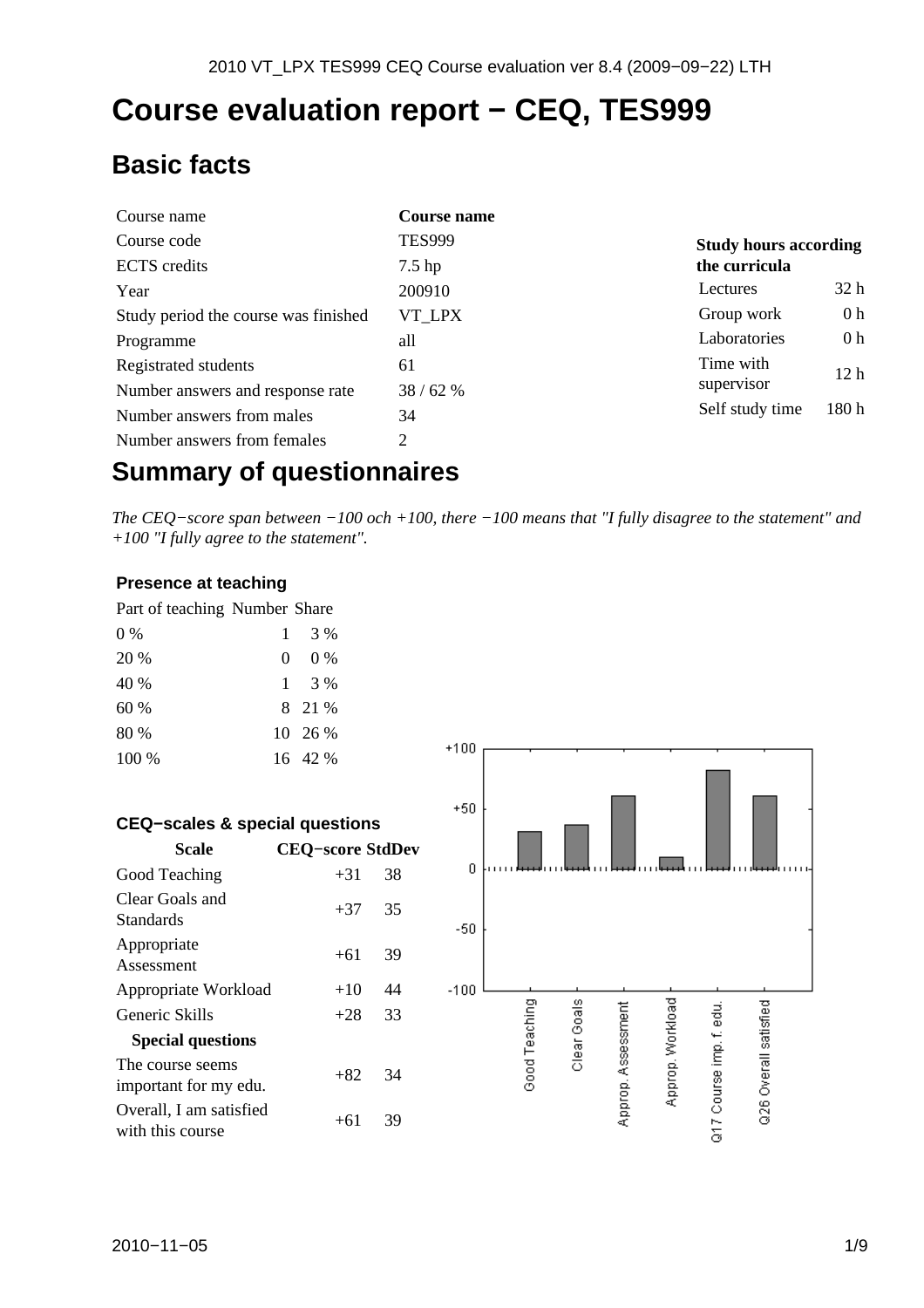#### **Distribution of the answers from question 26: "The course seems important for my "Overall, I am satisfied with this course"**



| Dissatisfied $(\leq 0)$ |          | 3 %       |
|-------------------------|----------|-----------|
| Neutral $(0)$           |          | $2 \t5\%$ |
| Satisfied $(>0)$        |          | 35 92 %   |
| No answer               | $\Omega$ | 0%        |
|                         |          |           |
| Mean of                 |          | $+61$     |
| CEQ-score               |          |           |
| Standard                |          |           |
| deviation               |          | 39        |
| (StdDev)                |          |           |

**Distribution of the answers from question 17: education"**



## **Summary scales divided on satisfaction**

*Statistical examination has not been done due to at least two groups consist of less than five students*

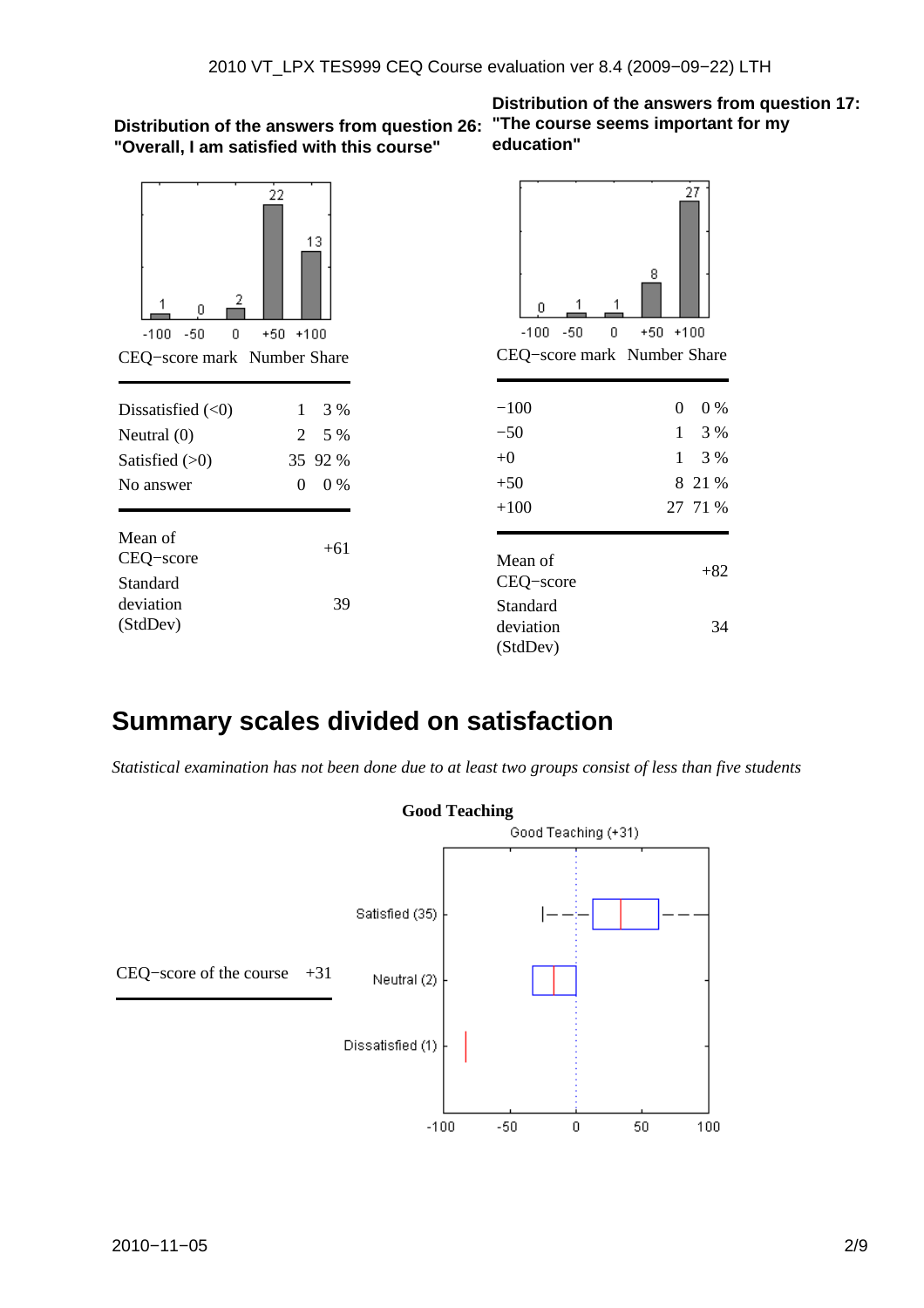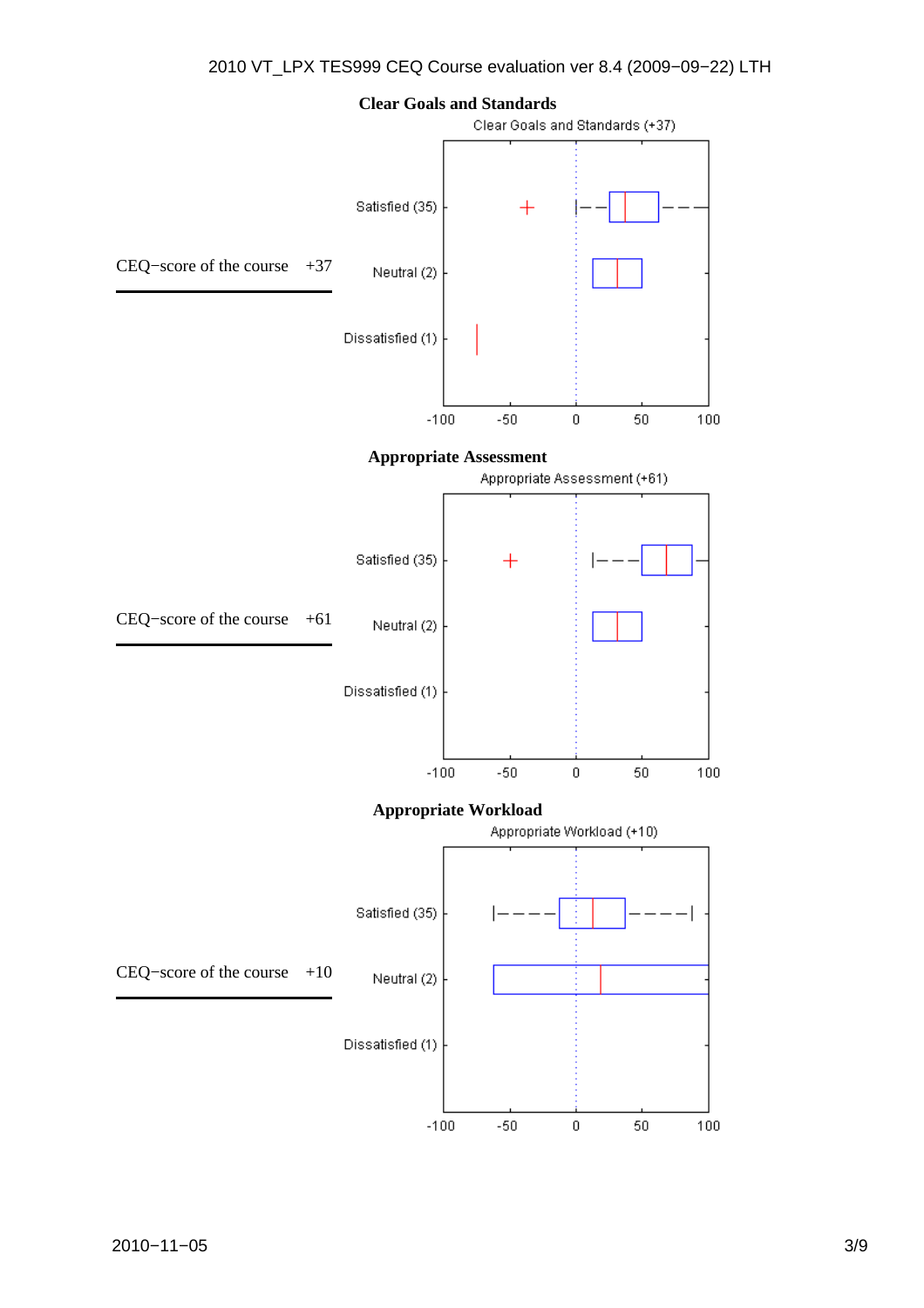

## **Answers to each question**

*The questions in bold are reverse positive.*

*Statistical examination between dissatisfied and satisfied has not been done due to at least one of the groups consist of less than five students*

### **Good Teaching (+31)**

| <b>Question</b>                                                                                                          | <b>CEQ-score</b> | <b>Histogram</b>                                                             |
|--------------------------------------------------------------------------------------------------------------------------|------------------|------------------------------------------------------------------------------|
| 3. The teaching has motivated me to do my best                                                                           | $+45$            | 13<br>11<br>10<br>2<br>$-50$<br>$-100$<br>0<br>$+50$ $+100$                  |
| 7. During the course I have received many<br>valuable comments on my achievements                                        | -4               | 11<br>10<br>8<br>5<br>3<br>$-100$<br>$-50$<br>$\boldsymbol{0}$<br>$+50$ +100 |
| 15. The teachers made a real effort to<br>understand the problems and difficulties one<br>might be having in this course | $+43$            | 18<br>9<br>5<br>3<br>$-50.$<br>-100 -<br>Ω.<br>$+50 +100$                    |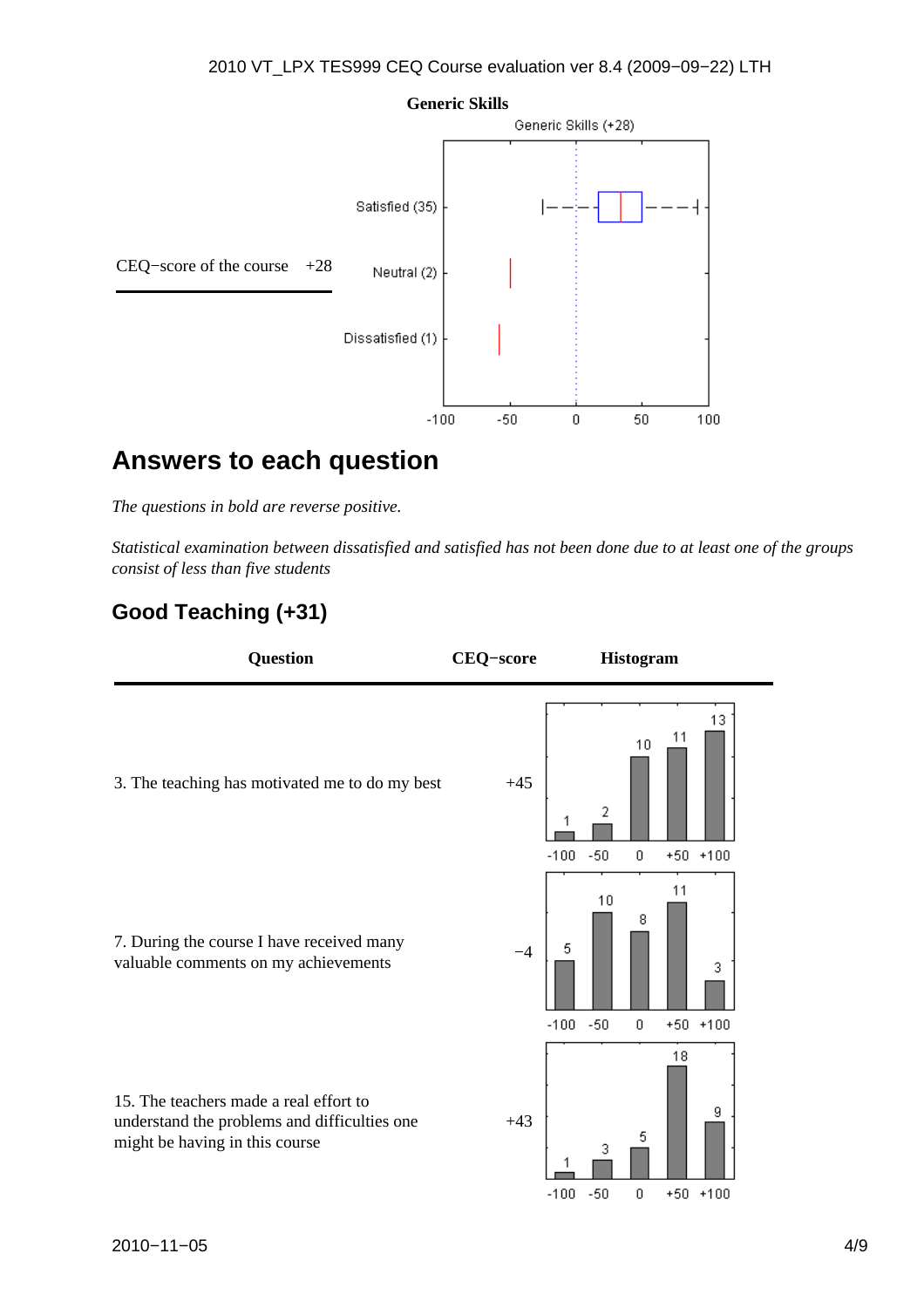

### **Clear Goals and Standards (+37)**

| <b>Question</b>                                                                                     | <b>CEQ-score</b> | <b>Histogram</b>                                          |
|-----------------------------------------------------------------------------------------------------|------------------|-----------------------------------------------------------|
| 1. It was easy to know the standard of work<br>expected                                             | $+46$            | 23<br>7<br>$-50$<br>0<br>$+50$ $+100$<br>$-100$           |
| 6. I usually had a clear idea of where I was<br>going and what was expected of me in this<br>course | $+36$            | 20<br>8<br>6<br>3<br>$-100$<br>$-50$<br>0<br>$+50$ $+100$ |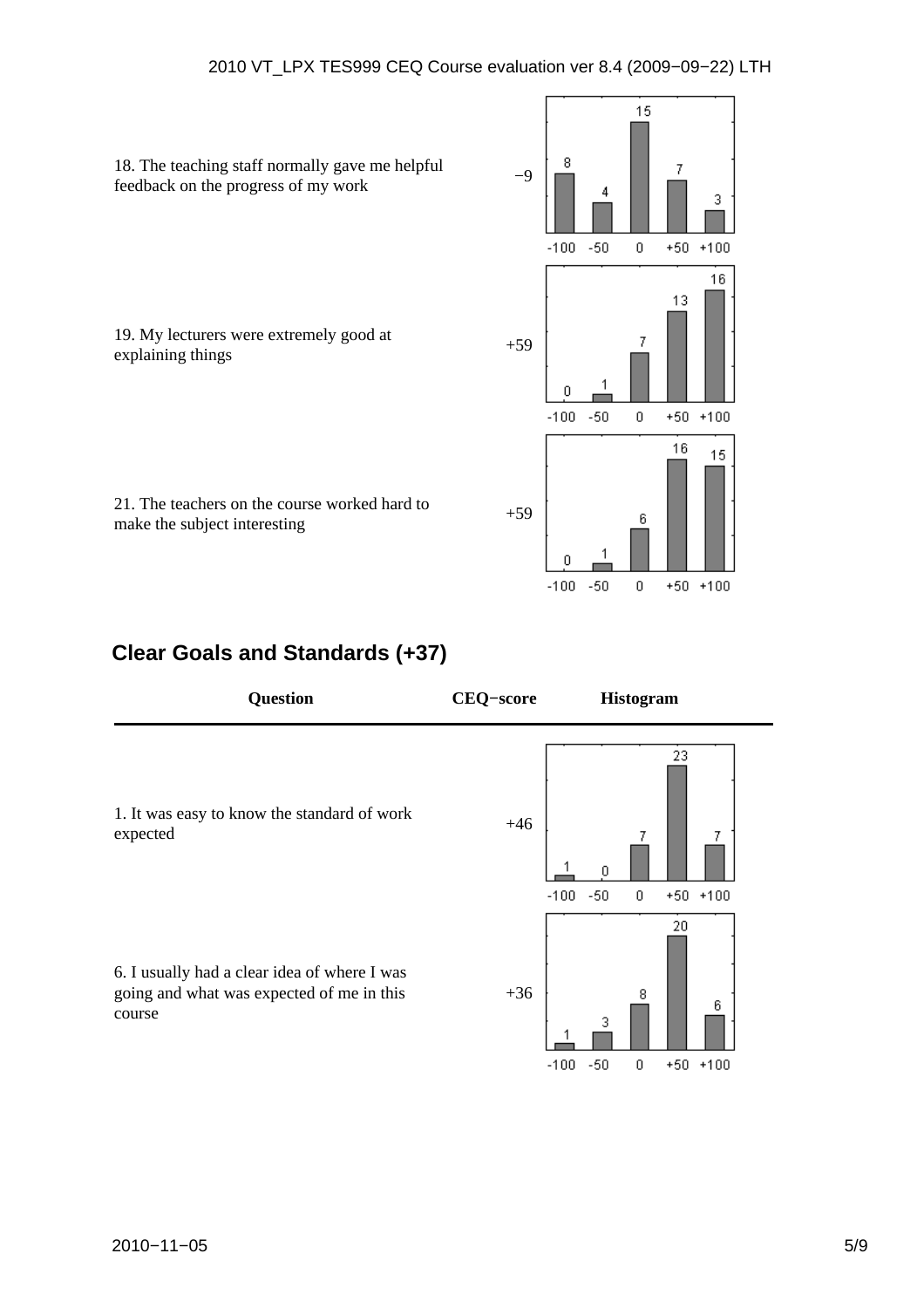**13. It was often hard to discover what was expected of me in this course Fig. 13. It was often hard to urselver** what was  $-39$ 



25. The teachers made it clear right from the  $\frac{25}{32}$  start what they expected from the students  $+32$ 

### **Appropriate Assessment (+61)**

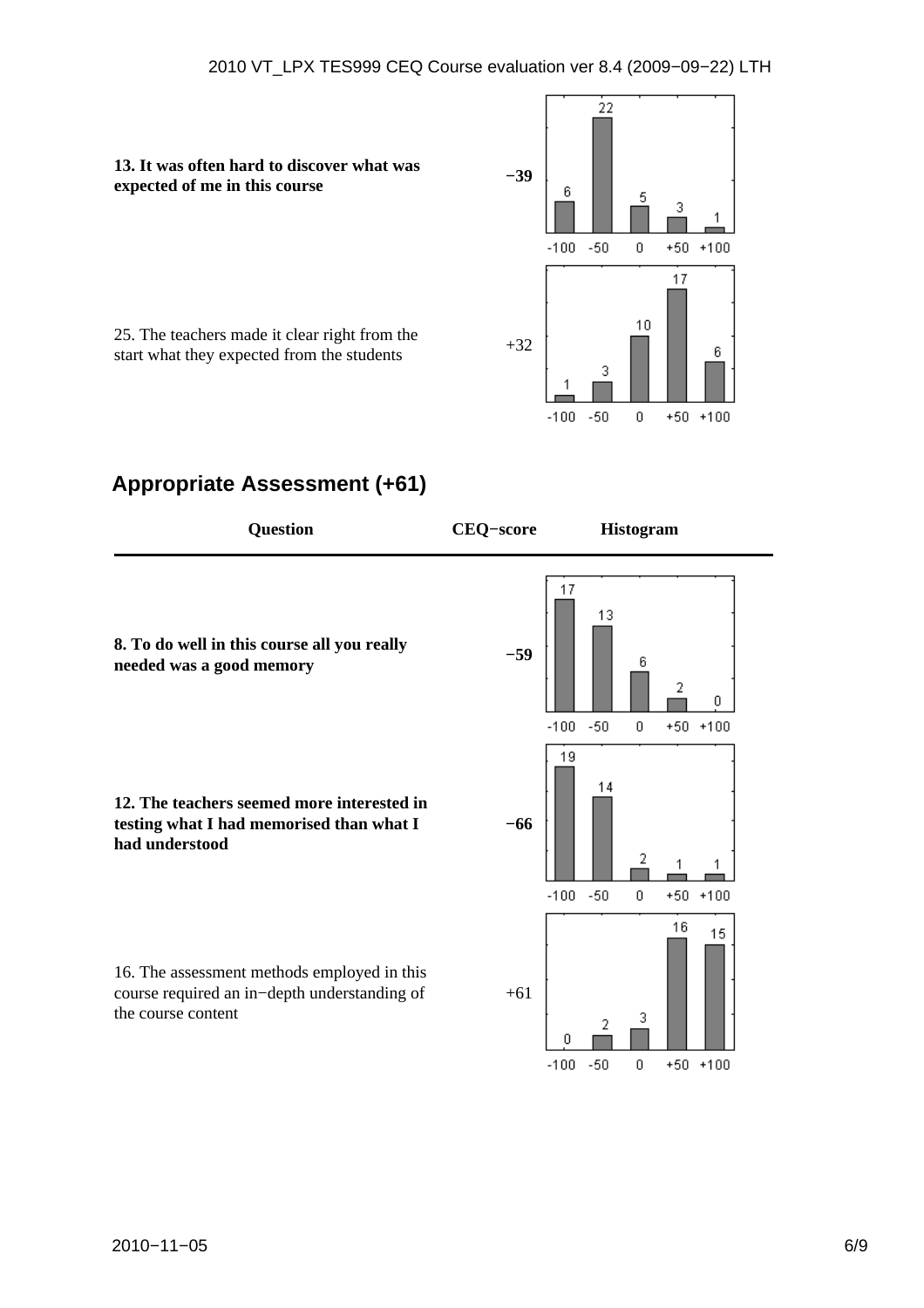**20. Too much of the assessment was just about facts −57** 



### **Appropriate Workload (+10)**

| <b>Question</b>                                                                                          | <b>CEQ-score</b> | <b>Histogram</b>                                                           |
|----------------------------------------------------------------------------------------------------------|------------------|----------------------------------------------------------------------------|
| 4. The workload has been much too heavy                                                                  | $-7$             | 19<br>10<br>5<br>2<br>2<br>$-100 - 50$<br>$\boldsymbol{0}$<br>$+50$ +100   |
| 14. I was generally given enough time to<br>understand the things I had to learn                         | $+27$            | 11<br>11<br>9<br>3<br>3<br>$-100$<br>$-50$<br>$+50$ +100<br>0              |
| 22. There was a lot of pressure on me as a<br>student in this course                                     | $-4$             | 14<br>13<br>7.<br>3<br>$-100$<br>$-50$<br>$\boldsymbol{0}$<br>$+50$ $+100$ |
| 24. The sheer volume of work in this course<br>made it impossible to comprehend everything<br>thoroughly | $-7$             | 12<br>11<br>7<br>4<br>4<br>$-50$<br>0<br>$+50$ +100<br>$-100$              |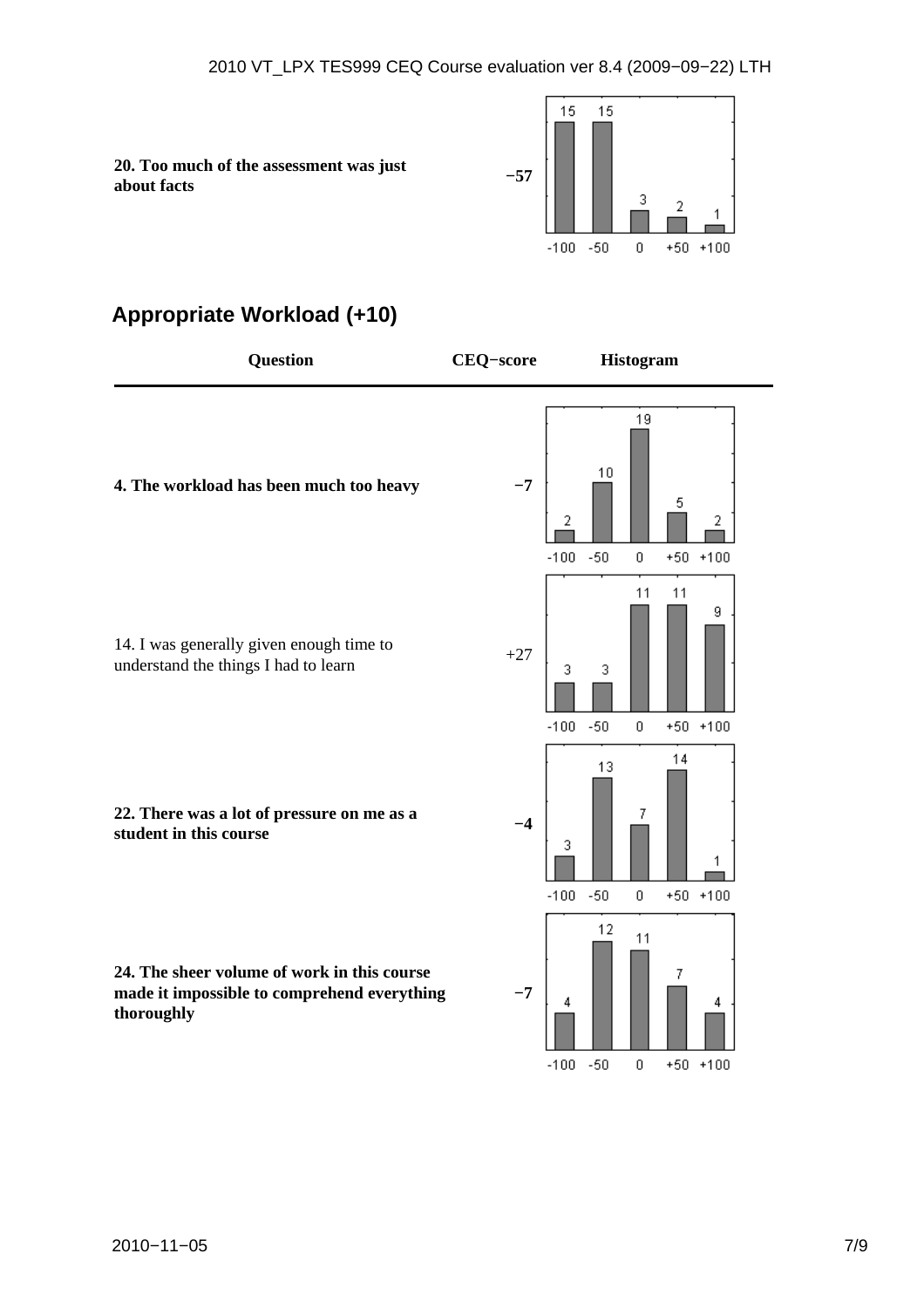## **Generic Skills (+28)**

| Question                                                                                     | <b>CEQ-score</b> | Histogram                                                                    |
|----------------------------------------------------------------------------------------------|------------------|------------------------------------------------------------------------------|
| 2. The course has developed my<br>problem-solving skills                                     | $+66$            | 19<br>16<br>2<br>0<br>$-50$<br>$-100$<br>$\boldsymbol{0}$<br>$+50 + 100$     |
| 5. The course has sharpened my analytic skills                                               | $+37$            | 21<br>9<br>5<br>3<br>0<br>$-50$<br>$-100$<br>$+50 + 100$<br>0                |
| 9. The course helped me develop my ability to<br>work in a group                             | $+42$            | 18<br>9<br>8<br>$-100$<br>$-50$<br>$+50 + 100$<br>0                          |
| 10. The course has made me feel more confident<br>about tackling new and unfamiliar problems | $+43$            | 17<br>9<br>8<br>3<br>U<br>$-100$<br>$-50$<br>0<br>$+50 + 100$                |
| 11. The course has improved my skills in<br>written communication                            | $-35$            | 12<br>12<br>9<br>4<br>0<br>$-100 -$<br>$-50$<br>$\,0\,$<br>$+50$ $+100$      |
| 23. The course has helped me to develop the<br>ability to plan my work                       | $+18$            | 15<br>14<br>4<br>3<br>2<br>$-100$<br>$-50$<br>$\boldsymbol{0}$<br>$+50$ +100 |